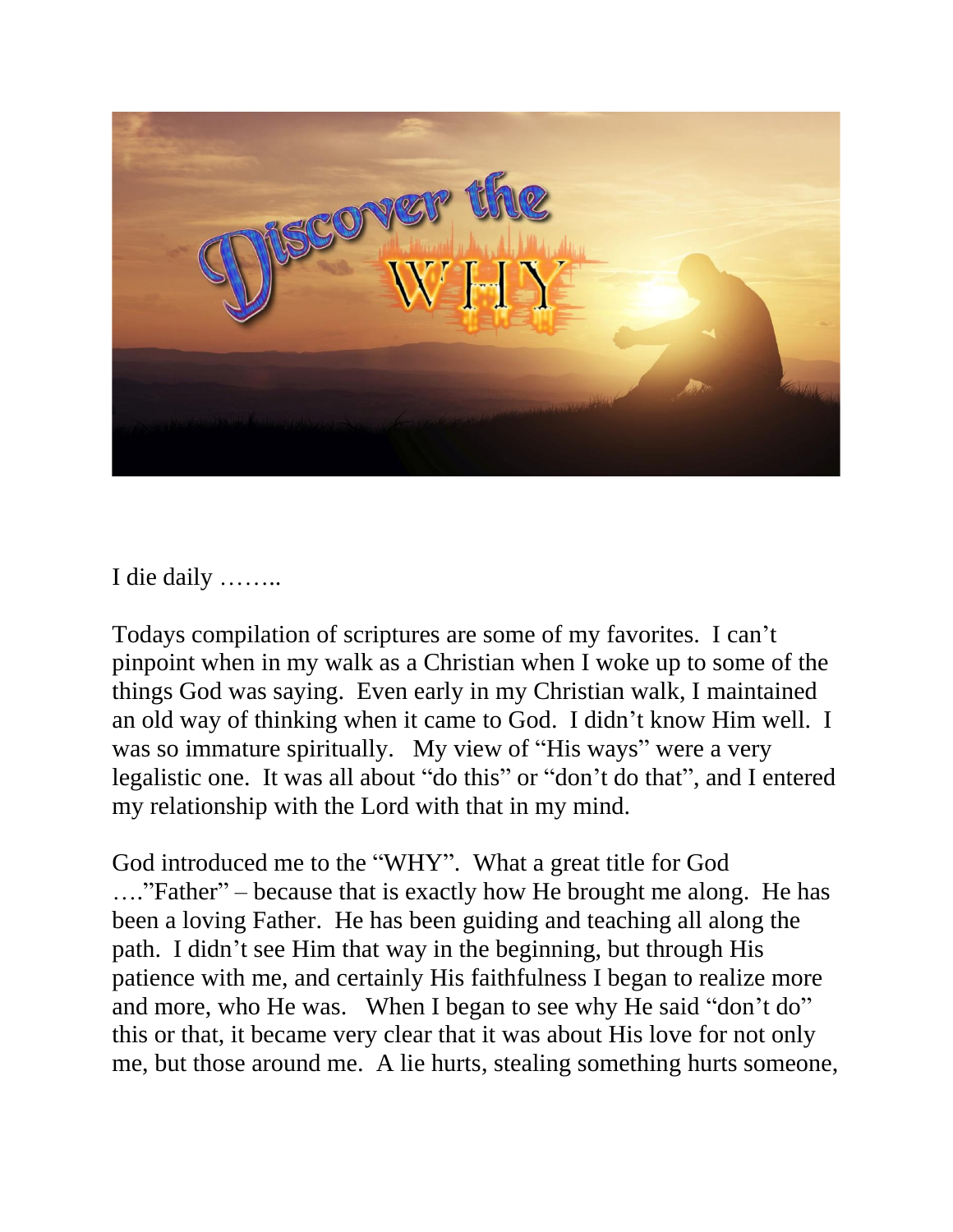adultery hurts…all of these things that God directed us away from, are all to be abstained from for a purpose.

When God says walk in this ...."do this", it's His love for us. It's like a mother telling her child to take an umbrella in the rain, or to look both ways before they cross the street, or don't talk to strangers. The implications of all of those things are obvious. Without an umbrella you get wet, if you don't look as you cross the street, you could get hit, and the obvious dangers of a child and a stranger.

"The Truth of God is withheld in unrighteousness", there is the biggest Why. When He says "See that ye walk circumspectly", it's about revealing Himself to the world, it's about that Spirit within you bearing witness to the world around you. "Redeeming the times, because the days are evil" again it's a Loving Father, telling us Why – He is setting out to protect us. We don't always see the underlying harm, but He does. He Love you and I, and every person we come in contact with. When we walk "Holy", we reveal Him. When we walk in righteousness, when we walk in "His ways", when we choose to devote ourselves to Him, we are opening the door for more impactful encounters. The "do's" and don'ts" are more about His love for humanity, and the desire that no one die lost and all be saved. The choice to yield to His ways, will make the difference when you council a friend, when you speak to the lost, and how you reveal God to those around you generally. Walking above reproach has a deeper purpose than you and I just making heaven our home. Discover the "WHY", and become passionate about it.

God bless – Pastor Paul

June 16

See that ye walk circumspectly, not as fools, but as wise, redeeming the times because the days are evil. [Eph. 5:15,](https://biblia.com/bible/nkjv/Eph.%205.15) [16](https://biblia.com/bible/nkjv/Eph%205.16)